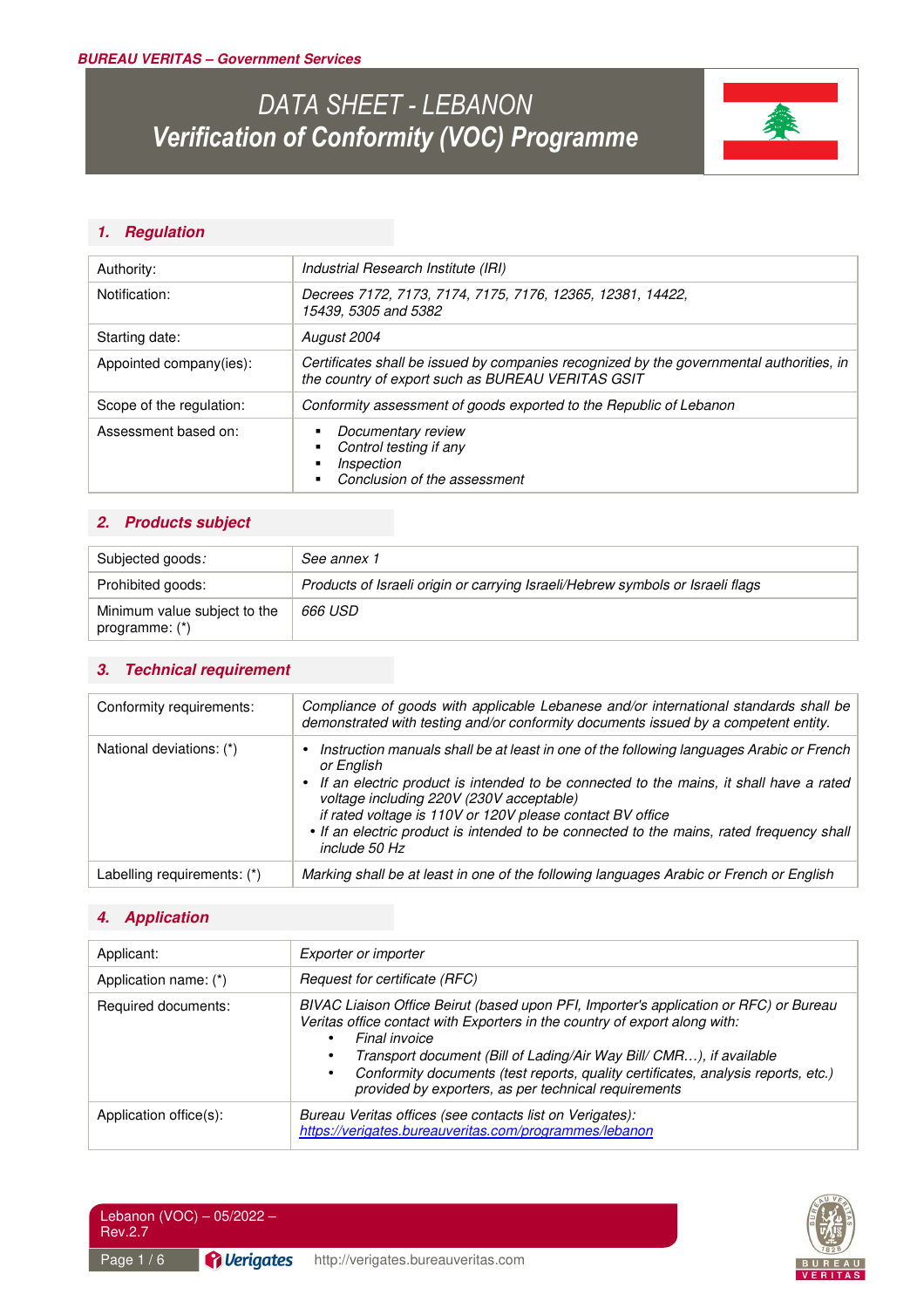#### *BUREAU VERITAS*

#### *5. Control testing requirements*

| Applicable cases:    | Conformity document not available or not acceptable                                  |  |
|----------------------|--------------------------------------------------------------------------------------|--|
| Laboratory criteria: | The control tests must be performed by an IRI or Bureau Veritas accepted laboratory. |  |
| Testing:             | Control testing according to applicable Lebanese and/or international standards      |  |

#### *6. Inspection requirements*

| Scope of inspection:    | Review of markings as per applicable standard(s) and identification of products |
|-------------------------|---------------------------------------------------------------------------------|
|                         |                                                                                 |
| Destination inspection: | Not allowed (Can only be performed by the IRI)                                  |
|                         |                                                                                 |
| Witness of loading:     | Not mandatory                                                                   |
| Seal of container:      | Not mandatory                                                                   |
|                         |                                                                                 |
|                         |                                                                                 |
| Sampling:               | In case of control testing (see section 5 as above)                             |
|                         |                                                                                 |
| Type of report issued:  | Inspection report (IR)                                                          |

#### *7. Facilitation procedures (\*)*

• *Registration* 

#### *8. Conclusion of the Assessment*

- *Certificate of Conformity (CoC)issued by the IRI for importer*
- *Non-Conformity Report (NCR)*

### *9. Fees (\*)*

*Inspections are paid by the Exporter directly to Bureau Veritas office in the country of export or by the importer directly to the Liaison Office (LO). Nevertheless, Bureau Veritas may also invoice the Seller in the event of supplementary inspection visits (aborted or unsatisfactory results during first Inspection). The costs incurred by the Seller in presenting the goods for inspection, such as unpacking, handling, testing, sampling, repackaging... are for the Seller's account.* 

- *For all items the proposed fees are based on FOB value of the consignment, in case FOB value is not provided 10% shall be added on the final invoice EXW (Ex-Works) amount.*
- *Fees applicable to the Programme will be paid per inspection. They are set to cover the cost of inspection of the consignment including sampling when necessary, the documentary review and the conformity certificates (if satisfactory).*
- *Does not include any additional work that may be required, such as shipping & testing of samples*
- *Below fees are applicable for both routes A and B (Registration)*

#### **Fees for Verification of conformity per region of supply / Inspection MIDDLE EAST / AFRICA** *(except Lebanon)*

| FOB value of shipment       | Fees for inspection, documentary review<br>and Certification of Conformity |
|-----------------------------|----------------------------------------------------------------------------|
| USD 666 - USD 50,000        | <b>USD 170</b>                                                             |
| USD 50,000 - USD 200,000    | 0.34 % of FOB value                                                        |
| USD 200,000 - USD 1,000,000 | USD 640 plus 0,26% of FOB value<br>exceeding USD 200,000                   |
| USD 1,000,000 and above     | USD 2,720 plus 0,17% of FOB value<br>exceeding USD 1,000,000               |



Lebanon (VOC) – 05/2022 – Rev.2.7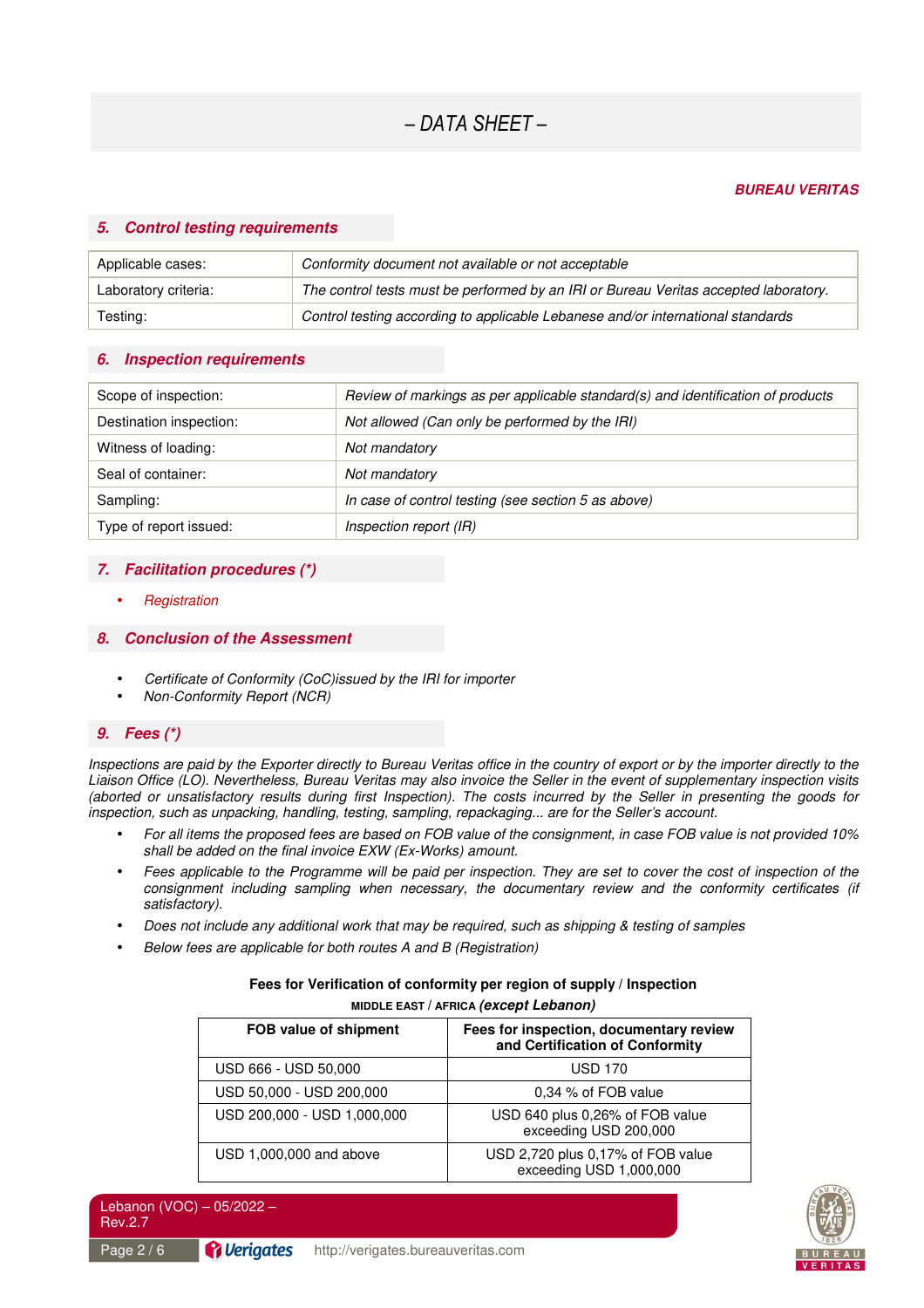#### *BUREAU VERITAS*

#### **REGION OF SUPPLY / INSPECTION: ASIA** *(except Japan and Middle East)*

| FOB value of shipment         | Fees for inspection, documentary review<br>and Certification of Conformity |
|-------------------------------|----------------------------------------------------------------------------|
| USD 666 --- USD 50,000        | <b>USD 180</b>                                                             |
| USD 50,000 --- USD 200,000    | 0.36 % of FOB value                                                        |
| USD 200,000 --- USD 1,000,000 | USD 720 plus 0,30% of FOB value<br>exceeding USD 200,000                   |
| USD 1,000,000 and above       | USD 3,120 plus 0,21% of FOB value<br>exceeding USD 1,000,000               |

#### **REGION OF SUPPLY / INSPECTION: JAPAN**

| FOB value of shipment         | Fees for inspection, documentary review<br>and Certification of Conformity |
|-------------------------------|----------------------------------------------------------------------------|
| USD 666 --- USD 50,000        | <b>USD 280</b>                                                             |
| USD 50,000 --- USD 200,000    | 0,56 % of FOB value                                                        |
| USD 200,000 --- USD 1,000,000 | USD 1,120 plus 0,46% of FOB value<br>exceeding USD 200,000                 |
| USD 1,000,000 and above       | USD 4,800 plus 0,35% of FOB value<br>exceeding USD 1,000,000               |

#### **REGION OF SUPPLY / INSPECTION: AMERICAS**

| FOB value of shipment         | Fees for inspection, documentary review<br>and Certification of Conformity |
|-------------------------------|----------------------------------------------------------------------------|
| USD 666 --- USD 50,000        | <b>USD 240</b>                                                             |
| USD 50,000 --- USD 200,000    | 0,48 % of FOB value                                                        |
| USD 200,000 --- USD 1,000,000 | USD 960 plus 0,38% of FOB value<br>exceeding USD 200,000                   |
| USD 1,000,000 and above       | USD 4,000 plus 0,29% of FOB value<br>exceeding USD 1,000,000               |

#### **REGION OF SUPPLY / INSPECTION: EUROPE**

| FOB value of shipment         | Fees for inspection, documentary review<br>and Certification of Conformity |
|-------------------------------|----------------------------------------------------------------------------|
| USD 666 --- USD 50,000        | <b>USD 200</b>                                                             |
| USD 50,000 --- USD 200,000    | 0,40 % of FOB value                                                        |
| USD 200,000 --- USD 1,000,000 | USD 800 plus 0,34% of FOB value<br>exceeding USD 200,000                   |
| USD 1,000,000 and above       | USD 3,520 plus 0,25% of FOB value<br>exceeding USD 1,000,000               |



Lebanon (VOC) – 05/2022 – Rev.2.7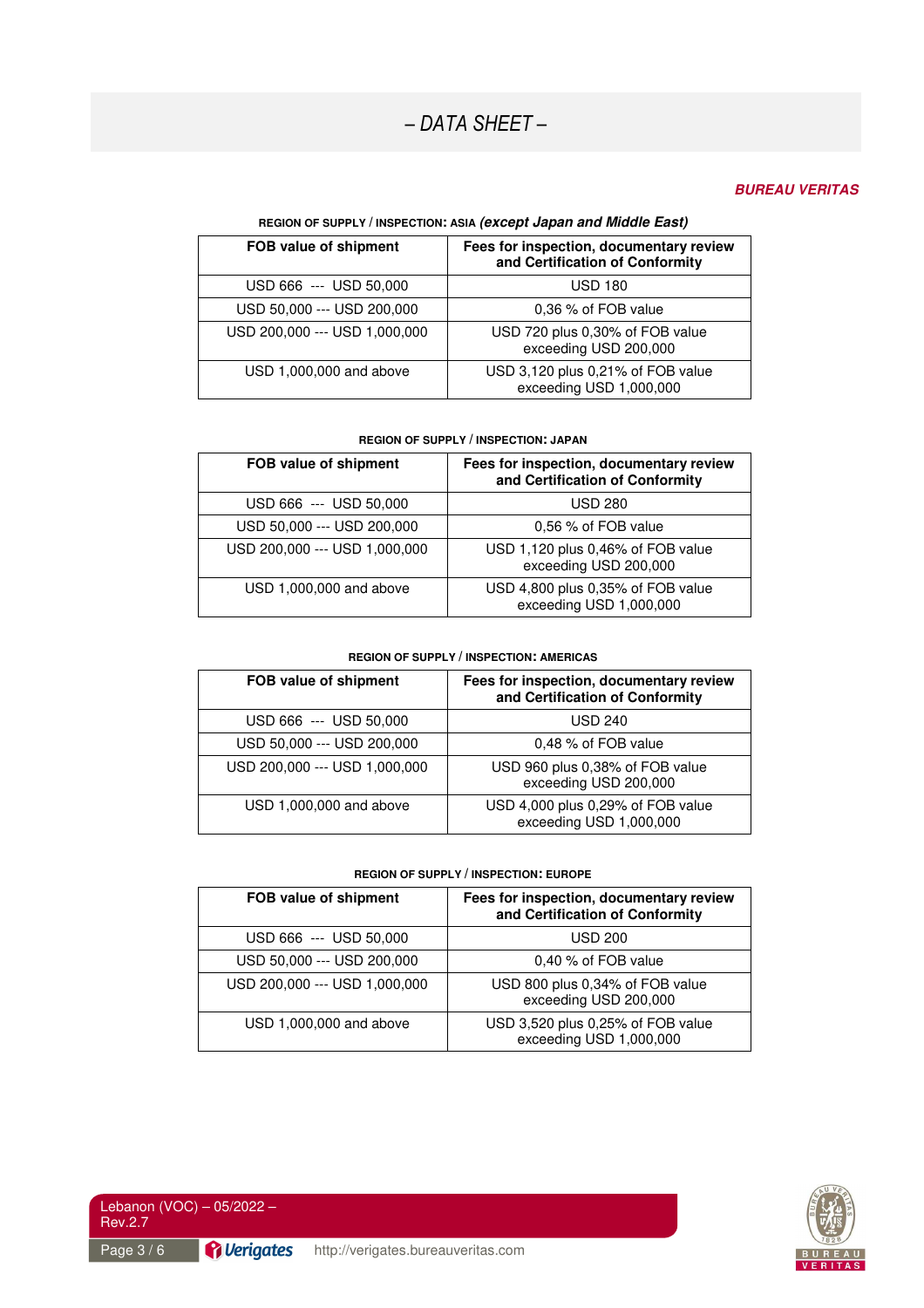#### *BUREAU VERITAS*

#### *10. Contact*

*See contacts sheet for details:* 

*https://verigates.bureauveritas.com/programmes/lebanon* 

*11. Other relevant information* 

*NA* 

#### *(\*) Updated information*

The information contained herein is for the purpose of facilitating Pre-Shipment Inspection and does not relieve Exporters or Importers from their obligations in respect of compliance with the import regulations of the country of importation. Although every effort has been made to ensure the correctness of the information, as at the date of issuance of this data sheet, Bureau Veritas does not accept any responsibility for errors or omissions and, furthermore, the information may subsequently be subject to change as may be announced by the Authorities in the country of importation. Consequently, Exporters are advised to check with Bureau Veritas, prior to shipment of the goods, if there is any doubt concerning the issuance of a Certificate of Conformity.



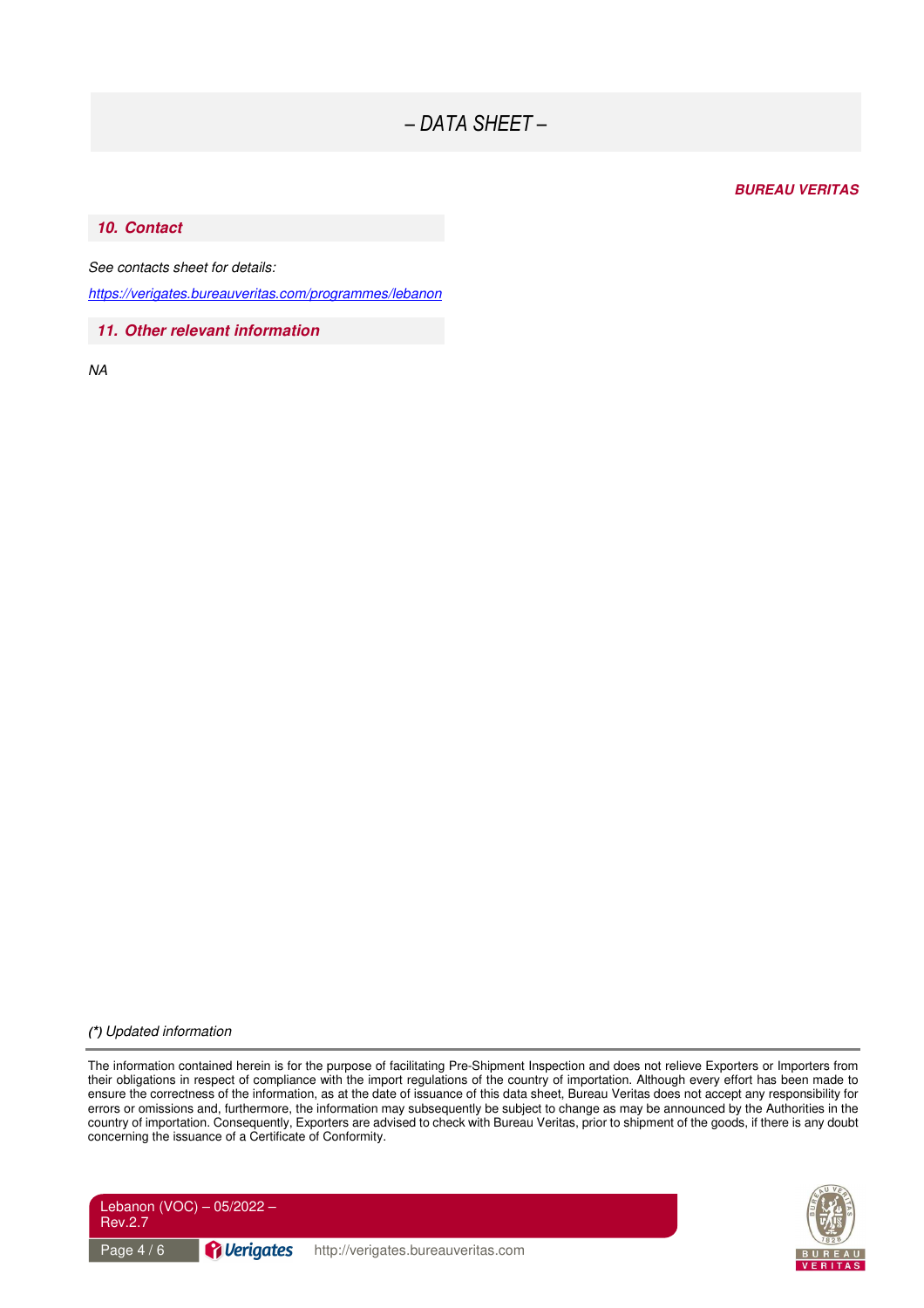### *BUREAU VERITAS*

## *Annex 1: List of subjected goods*

| <b>PRODUCTS</b>                                                                                                                                                                                       |
|-------------------------------------------------------------------------------------------------------------------------------------------------------------------------------------------------------|
| <b>TOYS</b>                                                                                                                                                                                           |
| Electrical toys (From small button cell operated lights to large sit on cars powered by large lead-acid cells)                                                                                        |
| Child care articles - Baby Soothers                                                                                                                                                                   |
| <b>HOUSEHOLD APPLIANCES</b>                                                                                                                                                                           |
| Vacuum cleaners and water-suction cleaning appliances                                                                                                                                                 |
| Electric irons                                                                                                                                                                                        |
| Dishwashers                                                                                                                                                                                           |
| Stationary cooking ranges, hobs, ovens and similar appliances                                                                                                                                         |
| <b>Washing machines</b>                                                                                                                                                                               |
| Shavers, hair clippers and similar appliances                                                                                                                                                         |
| Grills, toasters and similar portable cooking appliances                                                                                                                                              |
| <b>Floor Treatment Machines and Wet Scrubbing Machines</b>                                                                                                                                            |
| Tumble dryers                                                                                                                                                                                         |
| <b>Warming Plates and Similar Appliances</b>                                                                                                                                                          |
| Deep fat fryers, frying pans and similar appliances                                                                                                                                                   |
| Kitchen machines                                                                                                                                                                                      |
| Appliances for heating liquids                                                                                                                                                                        |
| Food waste disposers                                                                                                                                                                                  |
| Storage water heaters                                                                                                                                                                                 |
| Appliances for skin or hair care                                                                                                                                                                      |
| Refrigerating appliances, ice-cream appliances and ice-makers                                                                                                                                         |
| Microwave ovens, including combination microwave ovens                                                                                                                                                |
| Clocks                                                                                                                                                                                                |
| Room heaters                                                                                                                                                                                          |
| Range hoods and other cooking fume extractors                                                                                                                                                         |
| Massage appliances                                                                                                                                                                                    |
| Instantaneous water heaters                                                                                                                                                                           |
| Electrical Heat Pumps, Air-Conditioners and Dehumidifiers                                                                                                                                             |
| Stationary circulation pumps for heating and service water installations<br>Oral hygiene appliances                                                                                                   |
| Surface cleaning appliances for household use employing liquids or steam                                                                                                                              |
| Electrical appliances for use with aquariums and garden ponds                                                                                                                                         |
| Projectors and similar appliances                                                                                                                                                                     |
| Commercial electric dishwashing machines                                                                                                                                                              |
| <b>Insect killers</b>                                                                                                                                                                                 |
| Whirlpool baths and whirlpool spas                                                                                                                                                                    |
| Thermal-storage room heaters                                                                                                                                                                          |
| Commercial electric rinsing sinks                                                                                                                                                                     |
| Air-cleaning appliances                                                                                                                                                                               |
| Water-bed heaters                                                                                                                                                                                     |
| Floor treatment and floor cleaning machines, for industrial and commercial use                                                                                                                        |
| Spray extraction appliances, for industrial and commercial use                                                                                                                                        |
| Wet and dry vacuum cleaners, including power brush, for industrial and commercial use                                                                                                                 |
| Electrical heating appliances for breeding and rearing animals                                                                                                                                        |
| <b>Fixed immersion heaters</b>                                                                                                                                                                        |
| Commercial dispensing appliances and vending machines                                                                                                                                                 |
| Outdoor barbecues                                                                                                                                                                                     |
| High pressure cleaners and steam cleaners                                                                                                                                                             |
| Fans                                                                                                                                                                                                  |
| Foot warmers and heating mats                                                                                                                                                                         |
| Amusement machines and personal service machines                                                                                                                                                      |
| Heated gullies and roof drainage                                                                                                                                                                      |
| Toilets                                                                                                                                                                                               |
| <b>Fabric steamers</b>                                                                                                                                                                                |
| Electric fishing machines                                                                                                                                                                             |
| Electrical animal stunning equipment                                                                                                                                                                  |
| Humidifiers intended for use with heating, ventilation, or air conditioning equipment<br>Commercial refrigerating appliances with an incorporated or remote refrigerant condensing unit or compressor |
| Commercial microwave ovens                                                                                                                                                                            |
|                                                                                                                                                                                                       |

Page 5 / 6 **Page 1 B G Allerigates** http://verigates.bureauveritas.com

Lebanon (VOC) – 05/2022 –

Rev.2.7